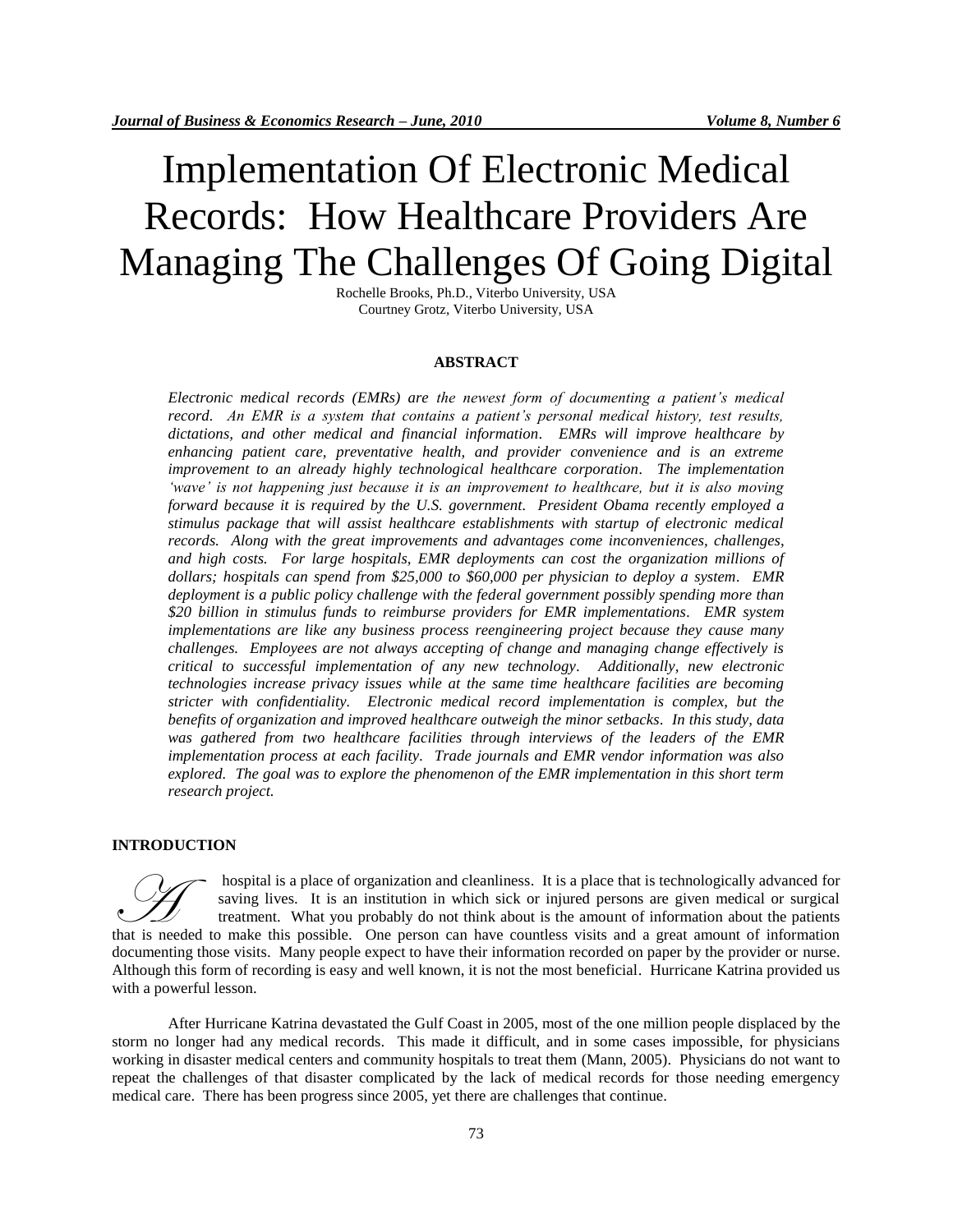The healthcare field has prolonged adopting modern information technology even as they incorporate advanced technology to treat patients (Levey, 2009). Electronic Medical Records (EMRs) are the newest form of documenting a patient's information. If the implementation of Electronic Medical Records is done correctly, they will improve the quality of healthcare while lowering costs. But, this has not been easy. Deploying any large system is complicated and costly and this is also true in the healthcare industry. There are ethical challenges in moving forward.

The EMR adoption rate for healthcare facilities has been low as of the time of the signing of the American Recovery and Reinvestment Act (ARRA) of 2009. There are several reasons for the low adoption rate which are consistent with implementations of systems in other fields outside of the healthcare arena. The systems are typically costly. There is a productivity issue as it takes time for staff of all levels of the organization to learn the systems. Data security and access control issues related to privacy must be addressed (this is critical in healthcare due to federal privacy regulations). Lastly, there is the challenge of integrating the current technology solution with other existing systems.

This study is undertaken as a joint cross-disciplinary project between a professor who teaches Management Information Systems in a School of Business and a nursing student who has a minor in management and an interest in successful usage of information technology in healthcare. The project originated as an undergraduate student research project and moved in a co-authoring project between an Information Systems professor and a nursing student.

This research project provided an opportunity to seek a greater understanding of the implementation of the electronic medical record (EMR) and how healthcare providers are managing the challenges of moving to a digital information environment. This was accomplished by exploring the implementation of EMR systems at two major health care facilities. Additionally, content was utilized from major trade journals published in the last three months. Vendor documentation was also utilized.

Two key questions have been identified as key to this research study. In this case study, the primary questions are both "how" questions:

- a) How does a medical facility successfully implement an EMR system?
- b) How does the passing of the Obama stimulus plan affect the implementation of the EMR in a healthcare facility?

This case study is designed to bring out the details from the viewpoint of the participants by using multiple sources of evidence while investigating the implementation of EMR at two major healthcare facilities and reviewing reports provided in trade journals.

#### **LITERATURE REVIEW**

The literature shows that as businesses progress over time they must change to accommodate the implementation of new and better technology. Healthcare providers are one type of business needing to take advantage of emerging technologies. According to McCaughey (2009), the healthcare industry is the largest employer in the United States with almost 17 percent of the nation's gross domestic product. Healthcare is an industry in which all of us have significance dependence.

Having a modern healthcare establishment is critical for our technologically advanced country. Yet, healthcare records are extremely behind in technology compared to various organizations in the U.S. (Levey, 2009). Electronic Medical Records (EMRs) are the modern technology to document a patient's information. Not only does an EMR contain a patient's medical history, it also contains tests, results, doctors' notes, insurance information, and much more. The exact contents of an EMR are not dictated by the law; different EMRs contain different information.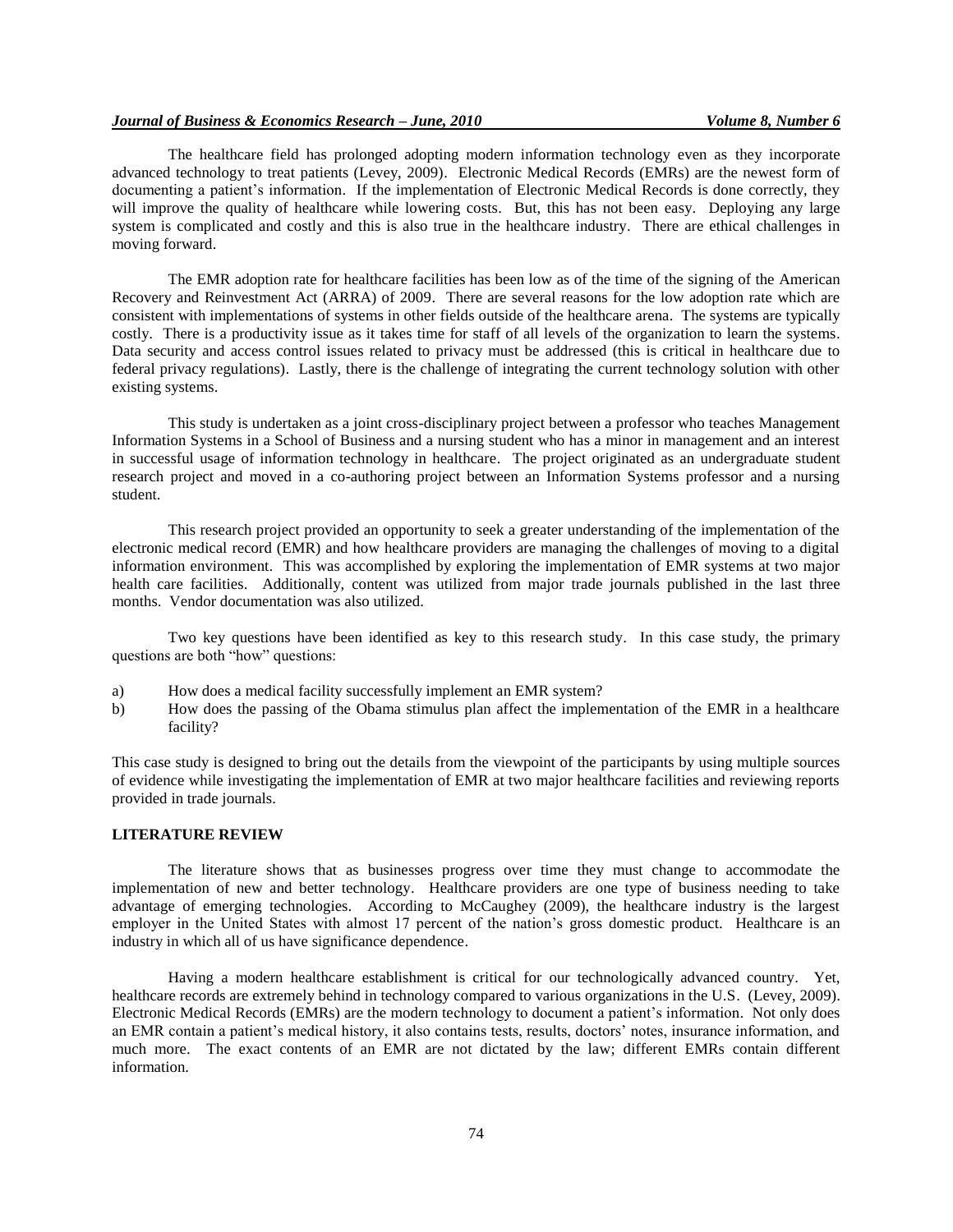Although the idea of an EMR is not new, it is becoming extremely well known and the push is evident to have EMRs implemented in all hospitals across the United States. The implementation of EMRs has been an extremely slow process. It is an expensive system and many organizations do not have the financial means to implement such a system (Levey, 2009). Because an EMR is such an important tool, the government has taken action to help implement EMR systems in hospitals across the nation.

It is time that the healthcare industry records are updated to the level of technology equivalent to other industries. The idea of a connected EMR system has been envisioned for a few decades, but completion of a workable system is just now being introduced. President Bush's administration was the first to establish a plan for use of EMRs. Dr David Brailer, former National Coordinator for Health Information Technology who worked with President Bush's administration from 2004 to 2006, stated that it is not as simple as dropping a computer on every doctor's desk. There are many difficult technical problems to overcome (Paddock, 2009). Although the idea of having a structured system where all hospitals and organizations can communicate with necessary information is a genius idea, it is an extremely complicated design. While President Bush was in office his goal was to have all hospitals rid of paper medical records and to have only electronic medical records by the year 2014. Freking (2009) says he remains confident that Bush's goal of widespread use or electronic medical records by 2014 will still be met, yet many analysts are doubtful. Installing an EMR might sound simple because of the great benefits, but there are a few inconveniences and the process is not without stress.

Change is one of the greatest fears of people. Change takes patience and an open mind. Implementation is not the only thing that takes time; training is also a significant time commitment. President Bush's idea of implementing EMRs to improve healthcare is not the only benefit of EMR deployment; EMR implementation and upkeep also creates jobs. This idea is appealing to President Obama since it is part of his stimulus package. The jobs created include health care workers turned Health Information Technology (HIT) workers or IT workers trained to be knowledgeable in the healthcare field. These job adjustments affect implementation time for training and may also lead to more mistakes than acceptable if training is not done properly (Freking, 2009).

The largest setback to implementing EMRs is the challenge of funding. President Obama and his administration have agreed to fulfill Bush's vision of full implementation of EMRs. According to Brown (2009), President Obama has promised to spend \$50 billion over five years on Healthcare Information Technology and fulfilled more than one-third of the pledge with \$17.2 billion in the economic stimulus package to help healthcare organizations with adopting electronic record systems. According to McCaughey (2009), the stimulus bill will affect every area of healthcare, from medical and nursing education to the way in which patients are treated to the amount that hospitals get paid. The bill allocates more funding for this bureaucracy than for the Army, Navy, Marines, and Air Force combined. It is an extravagant amount that will be spent on healthcare at one time.

Japsen (2009) states that under the stimulus package which was approved by Congress and signed by President Obama in February 2009, each physician will receive more than \$40,000 from the Centers for Medicare and Medicaid Services over a five year period beginning in 2011 for the implementation of EMR systems. The expectations for EMR are high. President Obama told Congress that this recovery plan will invest in electronic health records and new technology that will reduce errors, bring down costs, ensure privacy, and save lives.

We have some contrasts in use of information technology among different industries. Mann (2005) observes that from nearly anywhere in the world, we can withdraw money from our bank accounts, pay bills, apply for mortgages, book airline tickets, and even order groceries online. Yet, it could not be common for healthcare facilities to share an X-ray digitally, from one hospital to another, even if they are located on the same street. The point is that there are many professions that use or have been using a computer system to keep their business organized and efficient for years. Paper records are not common in today's digitized world. Yet, many healthcare professionals are still using paper records. That provides a big contrast in information technology usage. The statistics tell the story: only nine percent of hospitals and about 25 percent of doctor offices have gone to EMRs in the United States. There is agreement that EMRs are the trend but not everyone agrees it will save money and improve patient care (Low, 2009).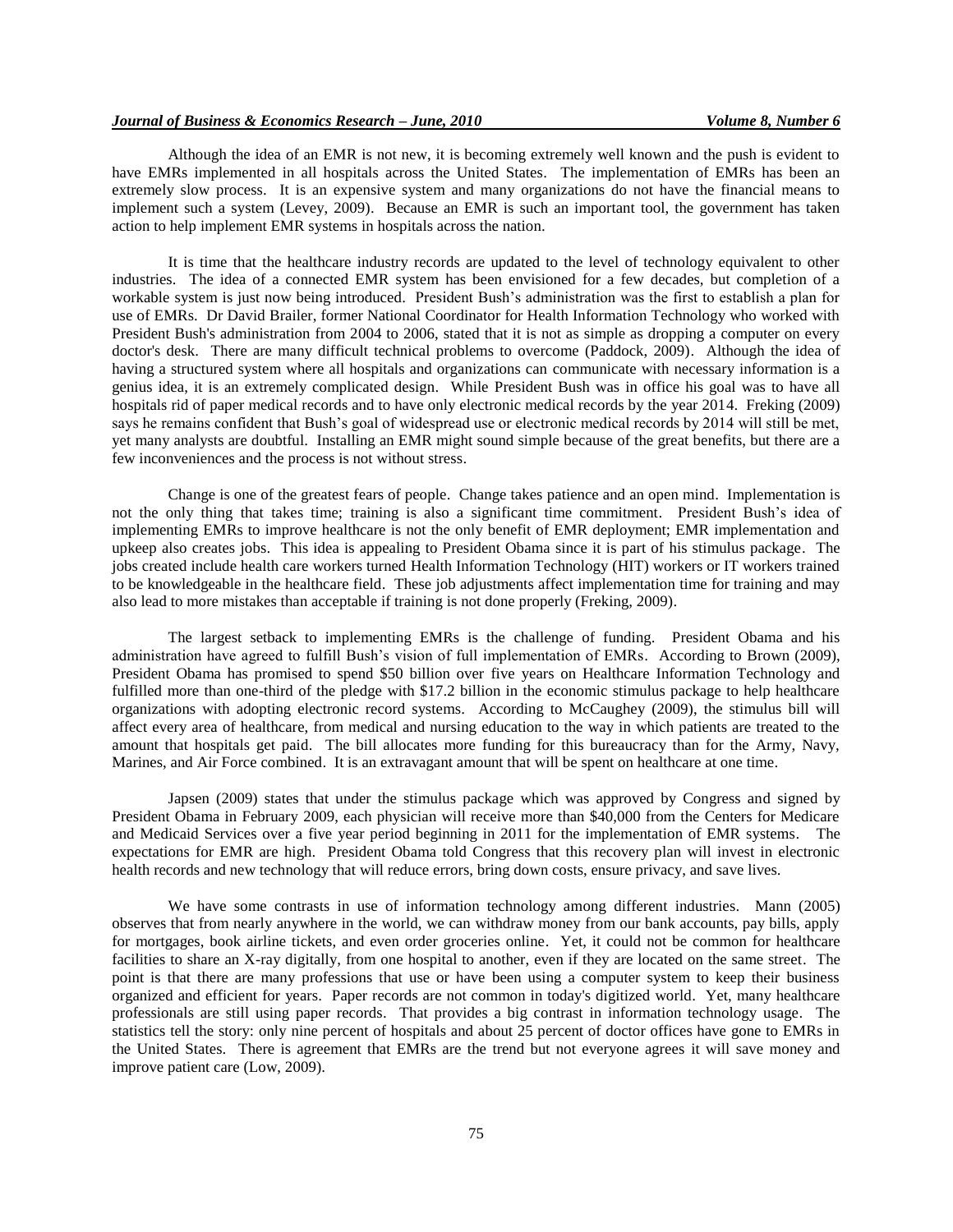Most EMRs that are used today are not full EMRs that include programs to assist in medical decisions. These are just standard records. Computerized records are extremely valuable. They will keep the hospital staff organized with information at their fingertips which in turn can save lives and prevent simple mistakes. The healthcare field has the most impressive medical technologies in the world and can cure some of the most remarkable cases. Why would this exceptional field be so behind in information technology?

The healthcare field is changing every day and it is time to revolutionize the way records are kept and used to make better decisions. Electronic Medical Records improve the way records are kept and reviewed and can make an extreme difference in the treatment of a patient, but it can also make the patient more vulnerable. The greatest ethical challenge involving EMRs is patient privacy. Basically, any type of medical, insurance, and payment information is kept within this record. Patient's medical records are extremely confidential and they need to be carefully monitored.

Although it is illegal to take or give out any unnecessary information, people continue to take advantage of people's records. Electronic Medical Records are usually accessible through a system called an intranet. An intranet is similar to the Internet, but is only available to people who work at the healthcare facility. However, companies such as insurance or financial corporations have access to certain parts of these records. The idea of an EMR includes the ability to communicate one's information to any healthcare provider or company to view someone's personal information.

Implementation is also a long process because of privacy policies. The Health Insurance Portability and Accountability Act (HIPAA) was enacted by Congress in1996. As a component of the act, the HIPAA Privacy Rule regulates the use and disclosure of certain information held by "covered entities" (generally, health care clearinghouses, employer sponsored health plans, health insurers, and medical service providers that engage in certain transactions.) The HIPAA privacy regulations are loaded with nuances; healthcare providers need to deal properly with them or risk large fines or even jail time (Terry, 2009).

According to Goldman (2009), HIPAA was not intended for the digital age. This view is very contradictory because HIPAA is a law written about healthcare technology. The real meaning however is that HIPAA and its' guidelines are not ready for the caliber of information that is held and shared in an Electronic Medical Record. The HIPAA Privacy Rule is seen as a landmark in privacy protection, but it is commonly acknowledged that the regulation is insufficient to cover the new and swiftly developing e-health environment presented as a result of the EMR system.

In a study that will not be popular among [privacy advocates,](http://www.computerworld.com/s/article/9131578/%20http:/www.computerworld.com/action/article.do?command=viewArticleBasic&articleId=9063718) researchers from two academic institutions warned that increased efforts to protect the privacy of health data will hamper the adoption of [electronic medical](http://www.computerworld.com/s/article/9131578/%20http:/www.computerworld.com/action/article.do?command=viewArticleBasic&articleId=9128261)  [records s](http://www.computerworld.com/s/article/9131578/%20http:/www.computerworld.com/action/article.do?command=viewArticleBasic&articleId=9128261)ystems. The [study,](http://papers.ssrn.com/sol3/papers.cfm?abstract_id=960233) conducted by researchers at MIT and the University of Virginia, found that EMR adoption is often slowest in states with strong regulations for safeguarding the privacy of medical records (Vijayan, 2009).

On average, the number of hospitals deploying EMR systems was up to 30 percent lower in states where health care providers are forced to comply with strong privacy laws than it was in states with less stringent privacy requirements. This can be attributed to the concern that privacy rules often made it more difficult and more expensive for hospitals to exchange and transfer patient information. In these cases, the value of an EMR system is reduced, the study found. Regardless of EMR's effectiveness in reducing medical errors and improving baseline indicators of patient health, hospitals remain deterred from adopting EMRs by strong health care privacy laws (Vijayan, 2009).

According to Miller and Tucker (2009), the research suggests that there is a trade-off between achieving rapid implementation of EMR technology and strong health care privacy laws. In general, while medical privacy is positive for consumers of healthcare, medical privacy does not always allow for quick implementation of EMR systems. The study confirms that privacy laws are getting in the way of hospitals trying to exchange information with one another. Healthcare policy-makers will need to choose how much EMR implementation they want and at what cost to privacy of the patient.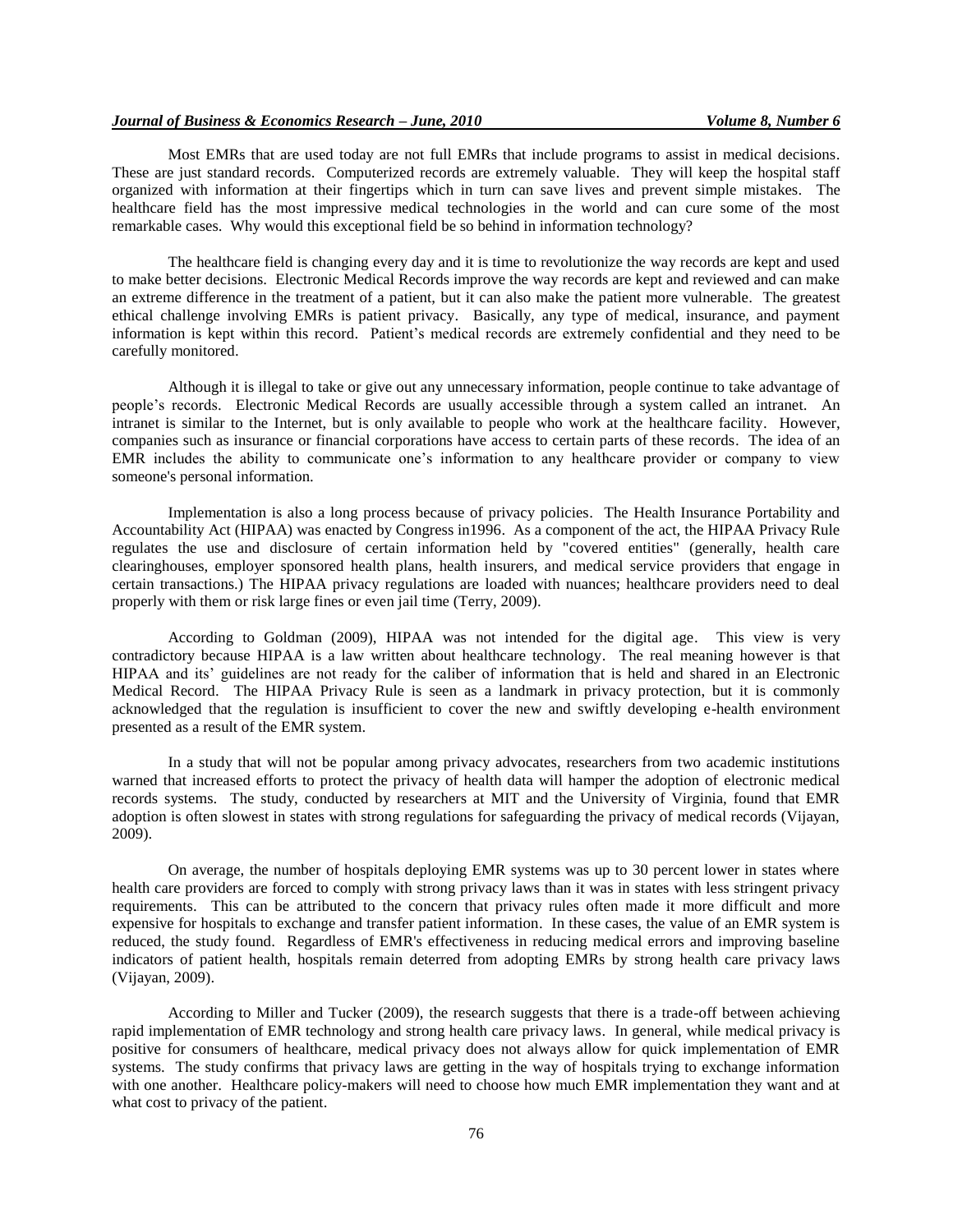While keeping the challenges of privacy rules in mind, healthcare providers need to make a decision regarding what organization they will partner with in the implementation of the EMR. Having EMR systems that are interconnected and integrated is vital. There are many different vendors of EMR systems. Each company has a different system envisioned. Hospitals use the system that best fits their needs, but is also conscious of the fact that all systems must be connected somehow in the near future. According to SIEMENS Healthcare, it would be hard to design a system that thinks like a physician. SIEMENS is a technological healthcare company that originated with robotics and other healthcare technologies. They are now one of the leading EMR manufacturing companies in the U.S. (Goldman, 2009).

According to Brown (2009), computerized systems are seen as the foundation of a national health information network that proponents say will improve care, advance medical knowledge and save the country tens of billions of dollars annually. But with the startup costs per physician in the tens of thousands of dollars, many smaller practices have been slow to move from the paper on the clipboard to the computer keyboard.

Smaller practices are suffering because unlike larger practices they do not have easily accessible financial resources. It may seem as though smaller practices will close down due to the financial challenge. Many small practices are defined by small town clinics or specialty clinics that may only have a handful of doctors. Many of these small town clinics do not have the funding available in larger practices.

Japsen (2009) found that small practices that do not get funds and support to equip their offices with the latest technology have little hope for President Obama and Congress to effectively implement healthcare reform. In the EMR movement, small practices are the underdog. Without them, however, people's health would be hindered. According to Lohr (2009), 75 percent of the nation's physicians work in offices of 10 or fewer doctors. There are many people who do not live close to large towns and truly depend on small practices. Japsen (2009) feels that small practices need assistance to operate similar to larger practices.

Small practice or large health care conglomerate, strict privacy laws or more flexible privacy guidelines, the power of the Electronic Medical Record system requires the effort to reap the benefits. Healthcare facilities with EMR systems still need to analyze this new goldmine of digital information to improve patient care. Healthcare providers can only gain full value if the data is studied to spot trends and develop improved best practices. This is not a new concept in today's business environment.

## **METHODOLOGY**

This study provides an opportunity to seek a greater understanding of the implementation of the electronic medical record (EMR) and how healthcare providers are managing the challenges of going digital. This will be accomplished by exploring the implementation of EMR systems at two major health care facilities. Additionally, content will be utilized from major trade journals with information published in the last three months. Vendor documentation will also be utilized if possible.

Two key questions have been identified as key to this research study. In this case study, the primary questions are both "how" questions:

- a) How does a medical facility successfully implement an EMR system?
- b) How does the passing of the Obama stimulus plan affect the implementation of the EMR in a healthcare facility?

The case study research methodology provides the foundation for a study into the implementation of the electronic medical record for this research project. In determining the most appropriate research methodology strategy for this study, it was necessary to clearly understand the purpose of the research problem. This inquiry displayed the characteristics of both exploratory and descriptive research. The type of analysis required for this study led to the usage of a qualitative methodology.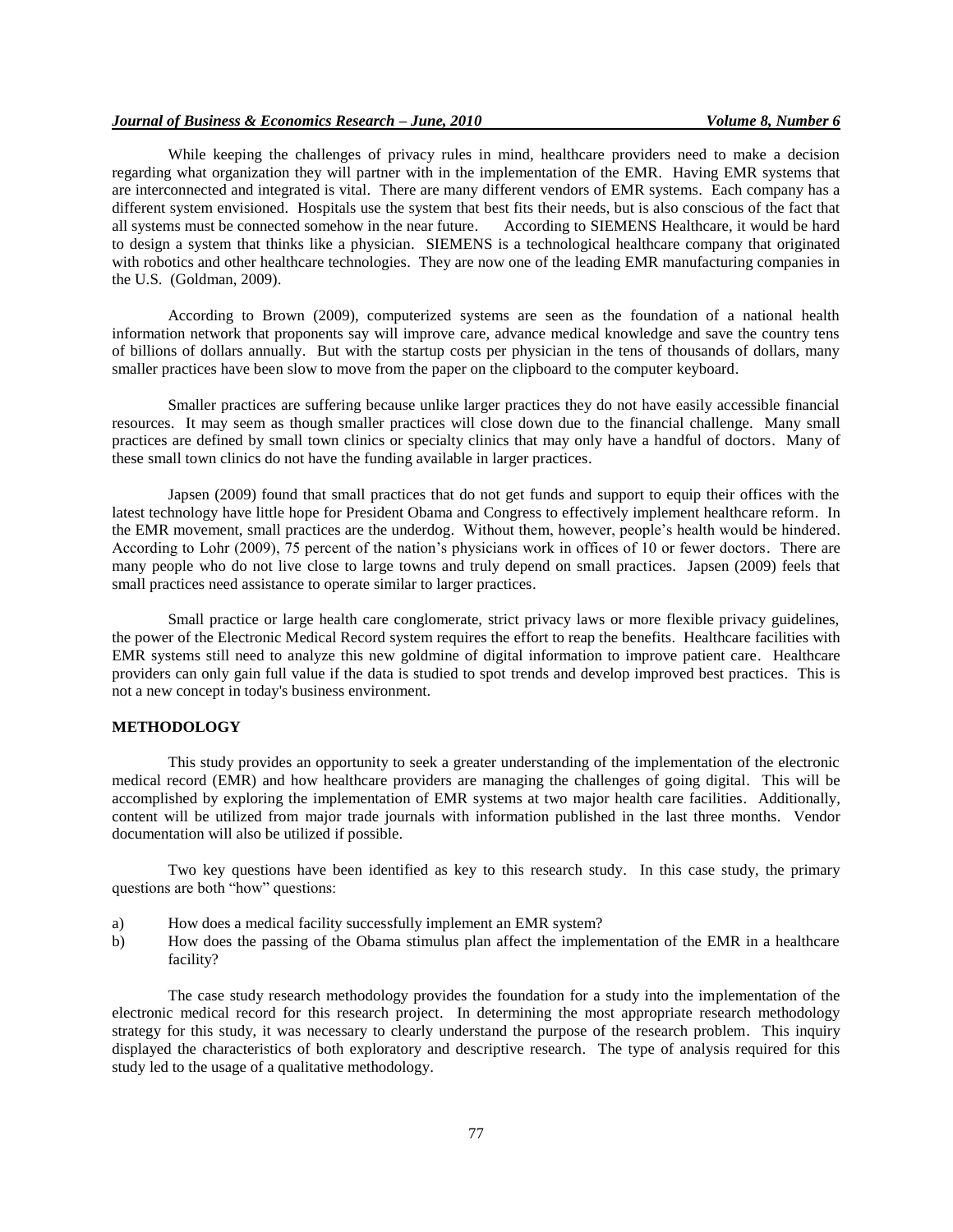The goal of understanding a phenomenon such as the implementation of the electronic medical record from the point of view of health care facility privacy officers would be lost if there was an attempt to quantify the data obtained in interviewing of key healthcare personnel. This study is dependent on the power of qualitative data to provide strength to the opportunity to learn more about the role of the American Recovery and Reinvestment Act (ARRA) in the adoption of Electronic Medical Records.

In February of 2009, U.S. President Obama signed into law the ARRA. Known as the economic stimulus plan, one section of the ARRA focuses on electronic health records. Since the passing of the ARRA stimulus plan is very recent, time has not allowed for much to be published regarding the impact that the stimulus has on the EMR implementation phenomenon.

A qualitative case study methodology will be utilized to execute this research project in order to gain a deeper understanding of EMR implementation and the stimulus plan. As a qualitative method, case study research excels at providing an understanding of a complex issue or entity and can extend experience or add strength to knowledge discovered through previous research. This case study is designed to bring out the details from the viewpoint of the participants by using multiple sources of evidence while investigating the implementation of EMR at two major healthcare facilities and reviewing reports provided in trade journals.

The two facilities selected for this descriptive case study were selected to provide some diversity. One facility selected is part of a very large healthcare system. The other facility is an independent facility also known as a leader in the healthcare field. Depth will be added to this descriptive case study by searching for themes present in the EMR implementation activities investigated.

The two healthcare facilities were contacted to obtain recommendations for individuals to assist in this study. Both facilities responded with providing the name of the person who manages the medical record function of the facility; the individuals recommended were also both designated as the Privacy Officer for their respective facility. Questions were prepared in advance and grouped into several topic areas. The list of questions was sent to both interview participants by e-mail in advance of the interview meeting.

Interviews were transcribed and data was analyzed and summarized. The research study will provide data to write description of the implementation of the EMR. The findings of this study are documented in a report that details the analysis of the knowledge gained regarding EMR implementation and lessons learned from the process. With interview data combined with very recent reports from major trade journals, multiple sources of evidence regarding the lessons learned in implementing an EMR system will be achieved. This will serve in providing a stronger study in the attempt to learn more about the challenges faced by healthcare organizations when moving forward with electronic medical record systems.

#### **FINDINGS**

"This is a train that's coming, you need to get on." This is a piece of advice from the Chief Information Officer of Midland Memorial Hospital. Midland Memorial Hospital in Midland, Texas, took a year to roll out their system which was based on an open source EMR (electronic medical record) based on the U.S. Department of Veterans Affairs' VistA e-health record, which has been used in VA facilities for about 20 years. Since Midland Memorial fully deployed its EMR in 2007 and made process and organizational changes related to the systems' use, it has seen a significant improvement in quality of care, including a 27 percent decline in deaths among heart attack patients and an 88% decrease in central line bloodstream infections (McGee, 2009). With these statistics, it becomes evident why the deployment of the Electronic Medical Record (EMR) is a topic that has earned cover story status with InformationWeek.

This research study provided an opportunity to seek a greater understanding of the implementation of the electronic medical record. Two key questions have been identified as key to this research study. In this case study, the primary questions are both "how" questions: (a) How does a medical facility successfully implement an EMR system? and (b) How does the passing of the Obama stimulus plan affect the implementation of the EMR in a healthcare facility?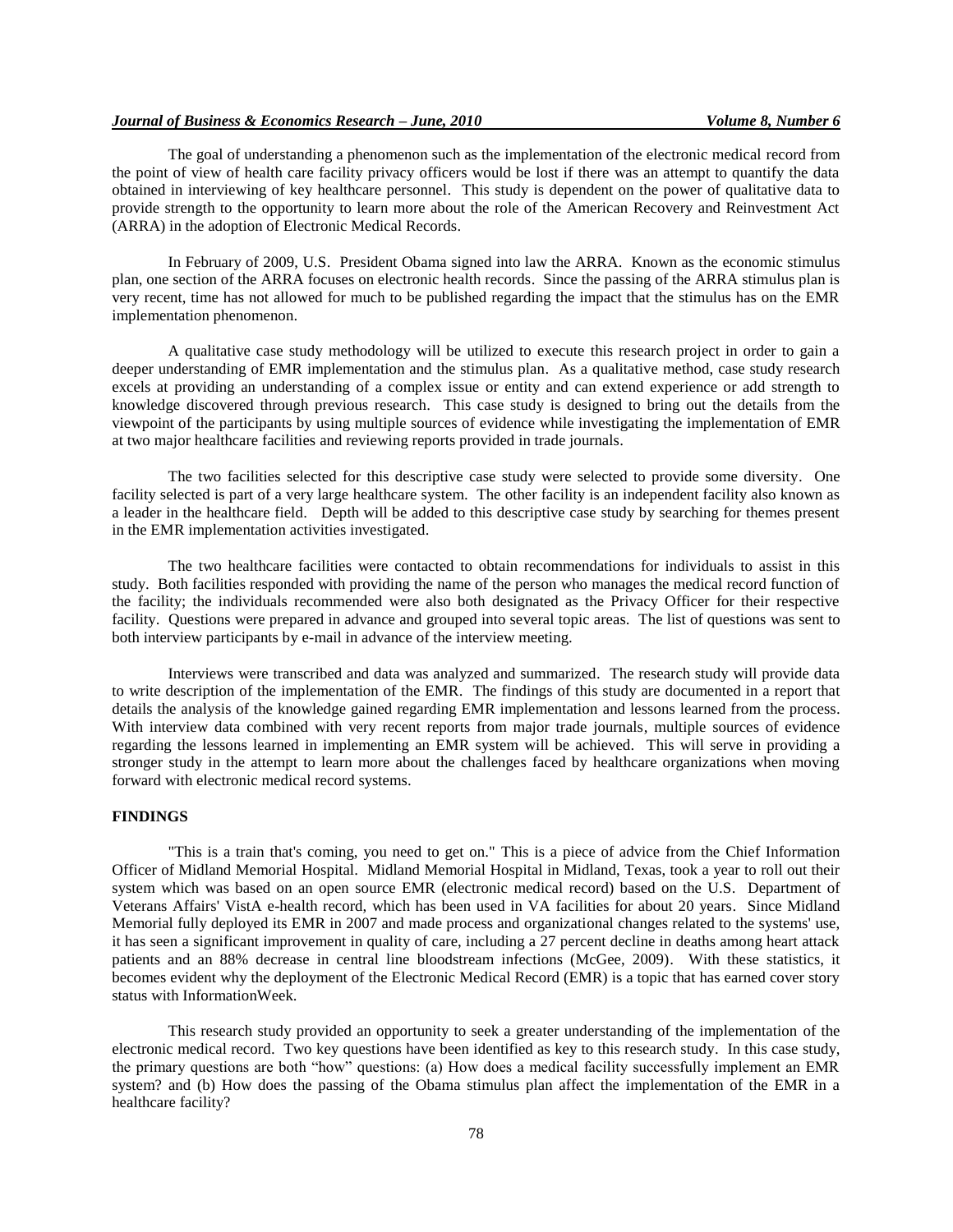This excitement about EMR systems was echoed by the participants in this research study. Administrators of two major healthcare facilities concur: Electronic Medical Records are a good investment. You will not be able to give good healthcare without them. There are many reasons it would be impossible to give quality care without these systems. EMRs provide efficiency, accuracy, and a professionally organized way of holding patients' information.

The EMR is only the beginning in the advancement in healthcare information technology. According to an ongoing series assessing the future of the Internet, McGee, Conry-Murray, and Foley (2009) report that three hospitals will soon let 30,000 patients read their doctor's notes regarding the state of their health during an exam. This will be done electronically and the concept of this sharing of information makes some physicians uneasy because they are concerned with how patients will react to reading blunt observations like "morbidly obese" in their records.

The new developments in healthcare continue and could be seen as a bit shocking. For example, one healthcare provider is testing the use of avatars to prod patients who do not follow physician orders. This is done by combining Internet-connected, at-home diagnostics with an automated rules engine which lets the avatar know whether to inform the patient to put down the salt shaker or even ask the patient if he/she took the prescribed medication (McGee, et. al, 2009). An avatar is a graphical image that represents a person, in this case, on the Internet. The concept and technology of the EMR makes this possible.

Electronic medical records can provide a patient with online access to lab results, medication history, information on allergies, and some of the physician diagnoses. They generally do not provide the explicit notes the healthcare provides writes about an office visit such as observations about a patient's symptoms, behavior, and appearance. This program could be very helpful for patients who get nervous during doctor visits and don't remember everything stated by the physician. For patients who are in denial about their health problems, putting information in writing that can be accessed online can be a very necessary shock (McGee, et. al, 2009).

InformationWeek, a trade journal with a focus on the business value of technology, took the EMR implementation challenge and made it the cover story of their August 17, 2009, issue (McGee, 2009). The investigation into finding ways to make E-Health succeed, resulted in a report on nine lessons learned which were presented not only for sharing with the healthcare industry but with everyone who is interested because all individuals are stakeholders in seeing that healthcare technology and the leaders who manage the change succeed. The nine lessons are summarized as strong findings in the investigation of this research study (McGee, 2009) and validated with confirming details from participants of this research study.

#### **Lesson 1: Be ready for Sticker Shock.**

EMR implementations cost millions of dollars for large hospitals. One northern Kentucky provider with 1,000 physicians and six hospitals is spending \$40 million on an EMR deployment. Healthcare providers can spend from \$25,000 to \$60,000 per physician for EMR systems. The costs are not limited to hardware and software. One needs to plan for consulting, training, add-on software, and other related expenses. Also, glitches can disrupt processes such as billing which can cause some painful cash-flow challenges. One healthcare executive director in North Carolina states that healthcare providers should add 50 percent onto EMR system cost for lost productivity, training, and unexpected problems. Sticker shock is common.

Interviews done in this research study confirmed that organizations also need to consider the cost of decreased productivity as well as the loss of revenue due to a reduced provider/patient schedule during the "go-live" time period. This is the time when the new system becomes functional within the organization. The decision to reduce the workload during an implementation is good advice for any organization during the stressful time of deployment.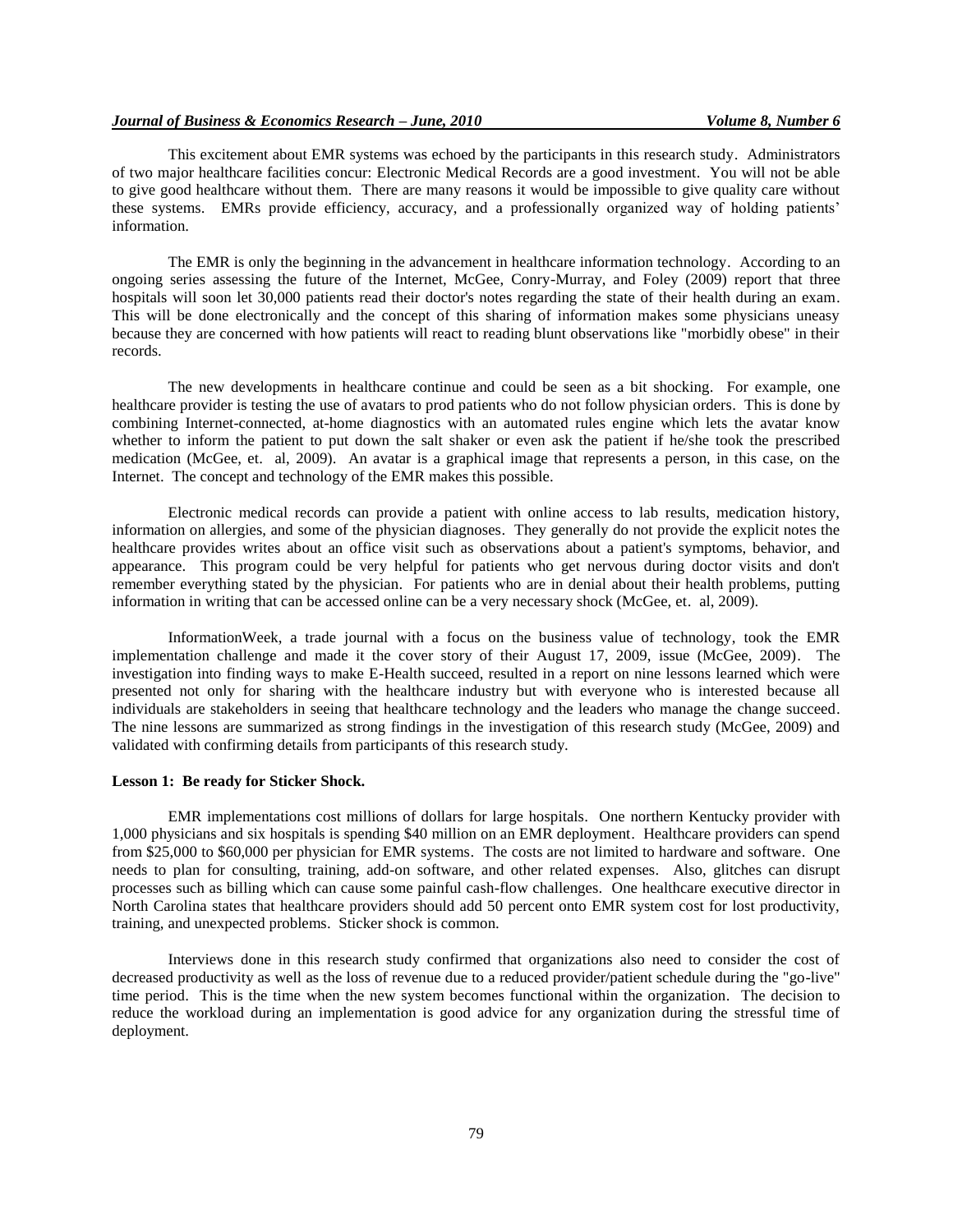## **Lesson 2: Get Doctors and Nurses on Board.**

Healthcare organizations need buy-in by those in the front lines of healthcare and this should be obtained early in the process. Partnerships between Information Technology staff and providers are very critical to success.

Input from participants in this study validated that providers were included in the planning process from the beginning--working closely with IT staff. Without the necessary step of getting doctors and nurses on board, patients could witness the friction caused by the technology which would detract from the provider/patient relationship.

## **Lesson 3: Get Expert Help.**

Experience shows that physicians who deploy EMRs often underestimate the business transformation involved, which highlights why it is a mistake to move forward with implementation of such a business process changing system without the assistance of an expert. The combination of expert change leadership with an insider who understands the needs of the providers and the intricacies of the organization is a strong recommendation.

Consultants were utilized in the organizations participating in this study. This also led to the usage of "superusers." One organization interviewed for this study set up a command center with superusers ready 24 hours a day for two weeks after the system went "live." The initial help desk would take in all of the phone calls and forward them to the appropriate specialty area. They currently have an IT help desk with "superusers" who are based in nursing areas.

#### **Lesson 4: Bend EMR to your Needs.**

No two businesses operate exactly the same. This is evident in the business of healthcare as well. There are many differences between policies and procedures between two healthcare providers taking part in this study. The simple fact is that there is not one EMR system that fits all practices. For some providers, an integrated system that combines the EMR with the practice management system is important.

One participant in this study provided this comment in regards to successful use based on making EMR fit the needs of the organization: "We haven't seen or had any concerns, but you do see it in literature. It depends on implementation; you must really have your foundational pieces together to have satisfaction." This advice should be critical to all organizations moving forward with EMR implementations.

#### **Lesson 5: Start Small.**

It is tempting to aggressively implement EMR systems to obtain those appealing federal stimulus funds, but EMR veterans would recommend not rushing and starting small. In some cases duplicate efforts in systems are challenging but necessary.

When Midland Memorial Hospital in Midland, Texas, took a year to roll out their system healthcare providers were on dual systems which meant that data was entered electronically but then the information was also printed to file with the patients' records in a physical file. This extra effort was seen as being challenging but necessary. Going slow in the process is a preventative measure in avoidance of errors. Based on lessons learned, problems can be caught early if the rollout is gradual rather than rushed.

According to one of the key participants in this study, the model of the EMR development has seven levels. This is more of a hospital designation than a clinic designation. The seven levels of EMR Adoption Model include cumulative capabilities which explain what information and/or divisions of the hospital are installed. Stage zero includes that "all three ancillaries are not installed" (HIMMS, 2009, p.1). Hospital ancillaries are described as separate members of the hospital. The three ancillaries described by HIMMS (2009) are "Lab, Radiology, and Pharmacy. Once these stages are installed it is known as Stage one" (p.1.). According to HIMMS (2009), "Stage seven is when the medical record is fully electronic; HCO is able to contribute to CCD as a byproduct of EMR; Data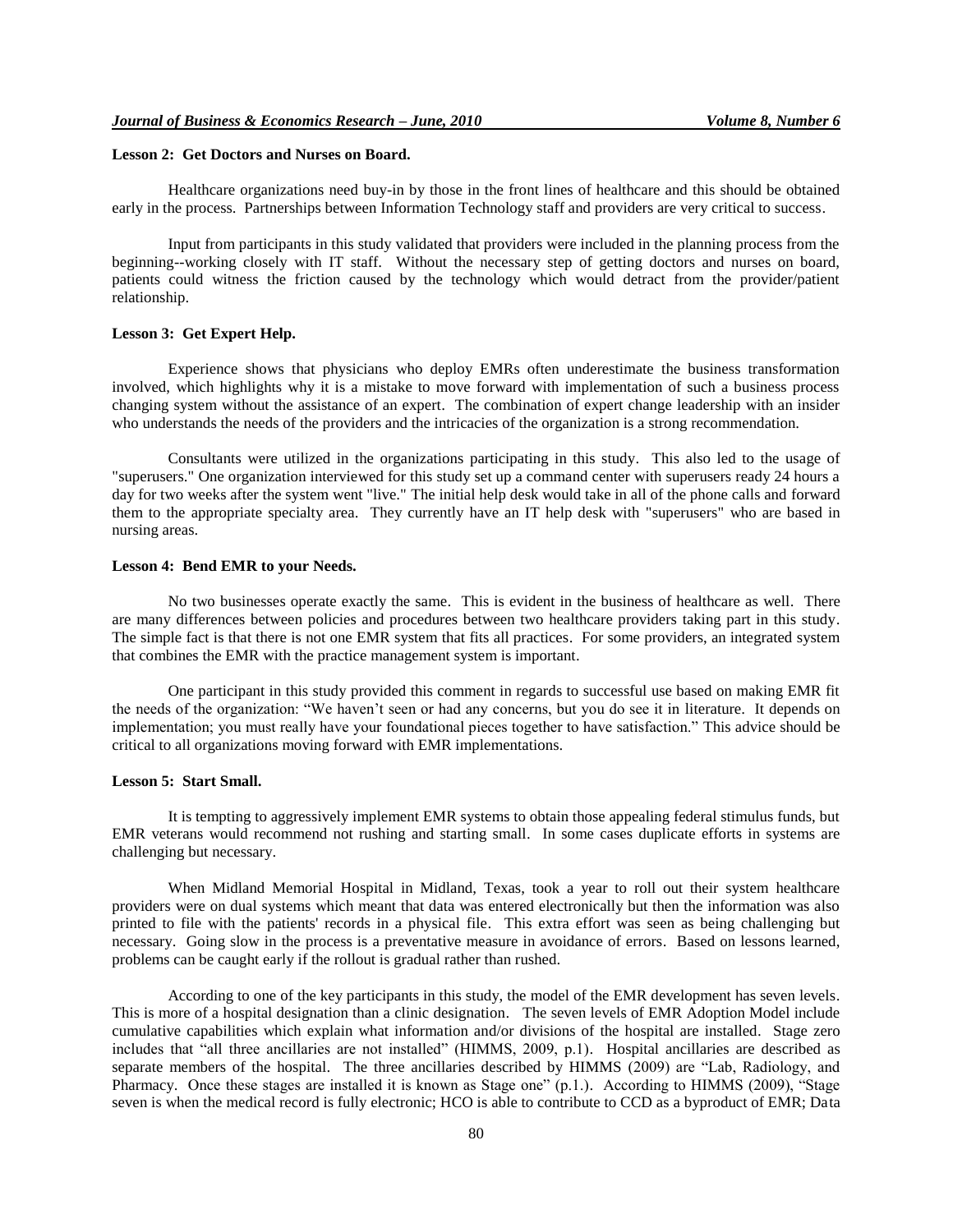warehousing is in use. In quarter one of 2009 only 0.3% of U.S. hospitals have achieved this stage" (p.1). The benefits of Electronic Medical Records are hard to define. As one participant stated, "until we reach level 7 or levels we have not even defined, you do not realize all of the benefits."

She goes on to add the observation that you would not find that level of complexity in other industries. A great deal of time and expense has gone into forming a useable Electronic Medical Records system. Participants in this study are reaching for high levels in successful implementation.

## **Lesson 6: Training is Essential and Even Doctors Need IT Training.**

Physicians want to spend their time focusing on the healthcare of their patients; they do not want to spend their time learning new computer systems. This is a challenge. From lessons learned from EMR implementations it is evident that if physicians do not set aside sufficient time to learn the new EMR systems, the system will not be mastered. Schedules must be cleared to make room for training. This is not a popular concept with physicians. When the Institute for Family Health rolled out its Epic EMR, it had consultants train several staff members, and they trained their peers. This is known as a train the trainer approach which is used heavily in many information technology systems. Epic was the system implemented by one of the participating organizations in this study.

One basic challenge many organizations experience is that physicians over the age of 50 years old often do not know how to type. Older doctors have often relied on dictation. While speech recognition products can digitize data, they do not structure it the way EMRs need to have it structured. For the physicians who do not type and need to hunt and peck, a productivity decrease will be the result in their medical practice.

Training is a fundamental component in successful implementation of Electronic Medical Records. Required training was specified by facilities participating in this study. Employees, including doctors, were scheduled into a baseline learning class. Training was scheduled and provided by the hospital, but practicing with Electronic Medical Record simulators was completed by employees on an unscheduled basis. This was vital to successful implementation.

Training will be important to reach the highest levels of utilization of the EMR system. A strong feeling shared by a participant in the study was based on meeting goals of the top levels of utilization: Level 7 cannot be met without sufficient training. The healthcare organization needs to adapt to organizational learning to be able to optimize the system.

A large concern at the start of implementation is patient comfort and awareness. Electronic Medical Records are aimed at improving patient's records, but there is also an expressed concern for the patient-provider relationships. One participate stated, "It is really about how the physician learns to interact with the computer and the patient." Patient-provider relationships should be improved with improved technology. It appears that a combination of technology/computer skills with the soft skills necessary for strong provider/patient relationships will be essential.

#### **Lesson 7: Expect a Productivity Hit.**

As in all information technology implementations, productivity drops after an EMR implementation and then it increases. Yet, experience shows that this rebound varies widely by different organizations. As a guide, Stephen Bennett, CEO of Concordant, an IT services firm working with several EMR rollouts, offers these observations:

- a) Productivity will fall as much as 50 percent in the first two to three weeks after the live date.
- b) The next three to six weeks it will ramp up to about 75 percent of what it was prior to the implementation.
- c) Following this it will go back to normal as long as there are no setbacks.

For some organizations, it can take at least a year to return to full productivity. Organizations need to keep in mind that the EMR benefit comes from better documentation, improved accuracy, and safer patient care. The cost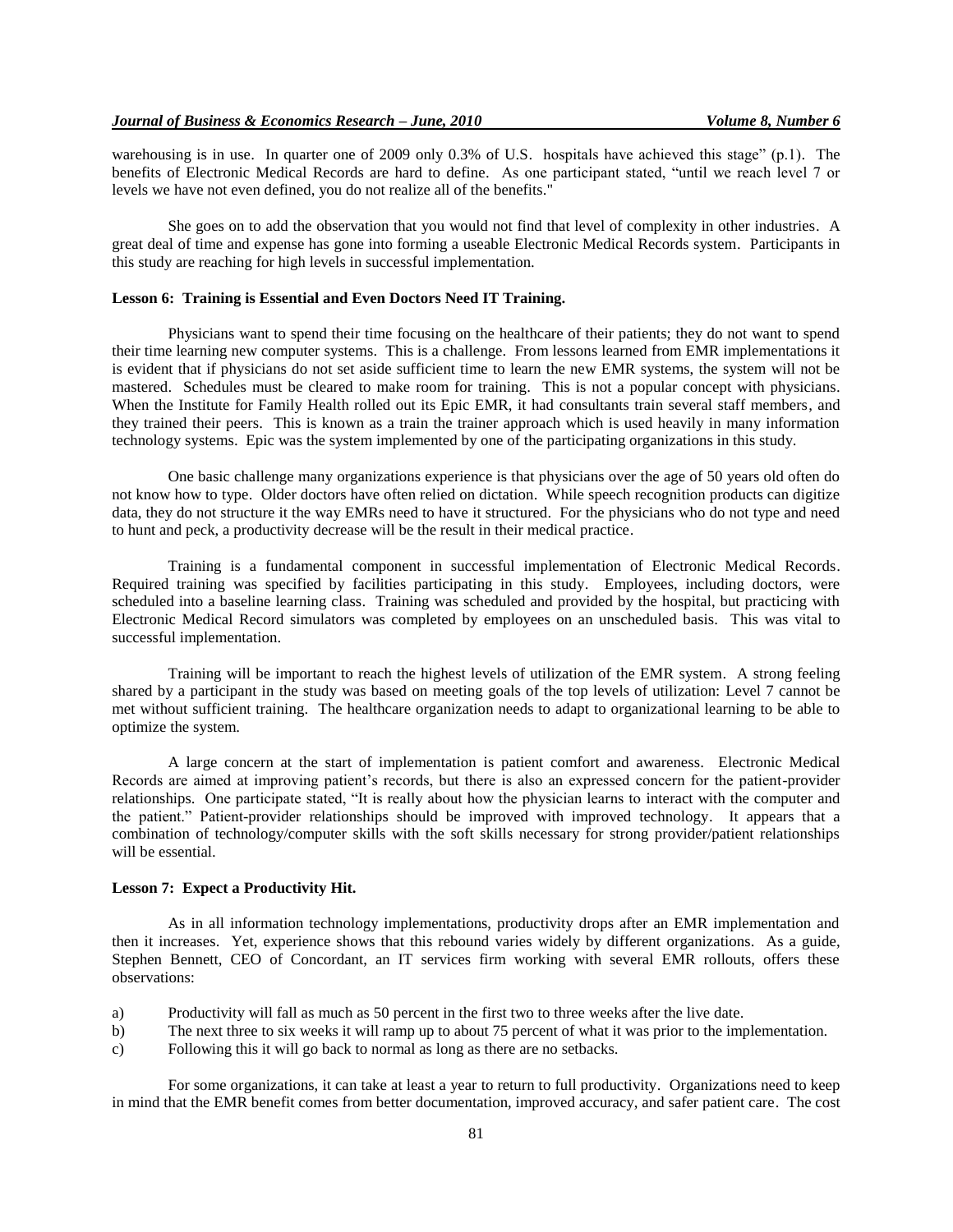for these gains can be lost productivity. According to one of the participants in this study regarding the greater care gains, "it is a challenge to measure that. Electronic anything is about work flow and how you use it as a clinical support tool. EMRs have improved accessibility--that is clearly defined."

#### **Lesson 8: Think About the Future.**

One needs to try to predict the future which is not easy. The system that organizations select now is not what they will need in the future. Because medical advances are always changing the type of information (data) that is important, data collected and analyzed today can affect the future requirements for data collection. The U.S. government is currently finalizing its definition of what comprises the "meaningful use" of EMR systems. This is extremely important because compliance with this newly formed definition will determine whether a healthcare provider will be eligible for federal stimulus funds. Providers must ensure that their EMRs will be able to capture whatever data is deemed important in the definition. In addition to this, providers need to ensure that their systems can meet insurers' and other healthcare payers' pay for performance requirements.

It is very obvious that healthcare facilities will be eager to abide by the definition of meaningful use because this will be the mechanism for the government to decide if the hospital will qualify for the stimulus reward. Participants in this study are positive in their approach and are determined in their goal to meet the requirements of the definition. It appears clear that the organization will support these efforts.

According to documentation within a white paper published by Dell Affiliate Physician EMR Solution and Ziff Davis Enterprise (2009), to appreciate the "meaningful user" term, it helps to understand the government's reason for funding EMR. The EMR incentives fall under the broader Health Information Technology for Economic and Clinical Act (HITECH) provisions of ARRA (American Recovery and Reinvestment Act). Under HITECH, the ultimate vision is to "enable significant and measurable improvements in population health through a transformed healthcare delivery system." The key goals include the following:

- a) Improve quality, safety, and efficiency
- b) Engage patients and their families
- c) Improve care coordination
- d) Improve population and public health
- e) Ensure privacy and security protections.

These goals can only be realized through the effective use of information to support better decision making. To accomplish this, HHS (Health and Human Services), through its Office of the National Coordinator for Health Information Technology (ONC), is creating guidelines as to what constitutes meaningful use. This will be critical to the successful future outlook of the EMR system.

#### **Lesson 9: Manage Expectations**

Honest and straightforward information is necessary. The healthcare organization must ensure that their staff understands why they are implementing the EMR in the time frame selected. Also, it is critical that all participants understand that the goals will not be achieved immediately. All must know the destination--it is not the "go live" day. It is the ongoing use of the application and the change in the business process in the healthcare organization.

The users of the system must know that the transition to an EMR system will not be easy--no major transition in IT is easy in any organization. It is critical to keep in mind in any IT transition that vital business issues are at stake--the bottom line is that the future of the organization is at stake. In healthcare, organizations cannot let this train go by without hopping aboard.

Installing an EMR system is expensive in itself. Upkeep of an EMR is also extremely important and costs money as well. Implementation of EMRs creates jobs, improves healthcare, and provides a positive effect on the overall wellness of our society. While all of this technology seems complex, the participants of this study agree that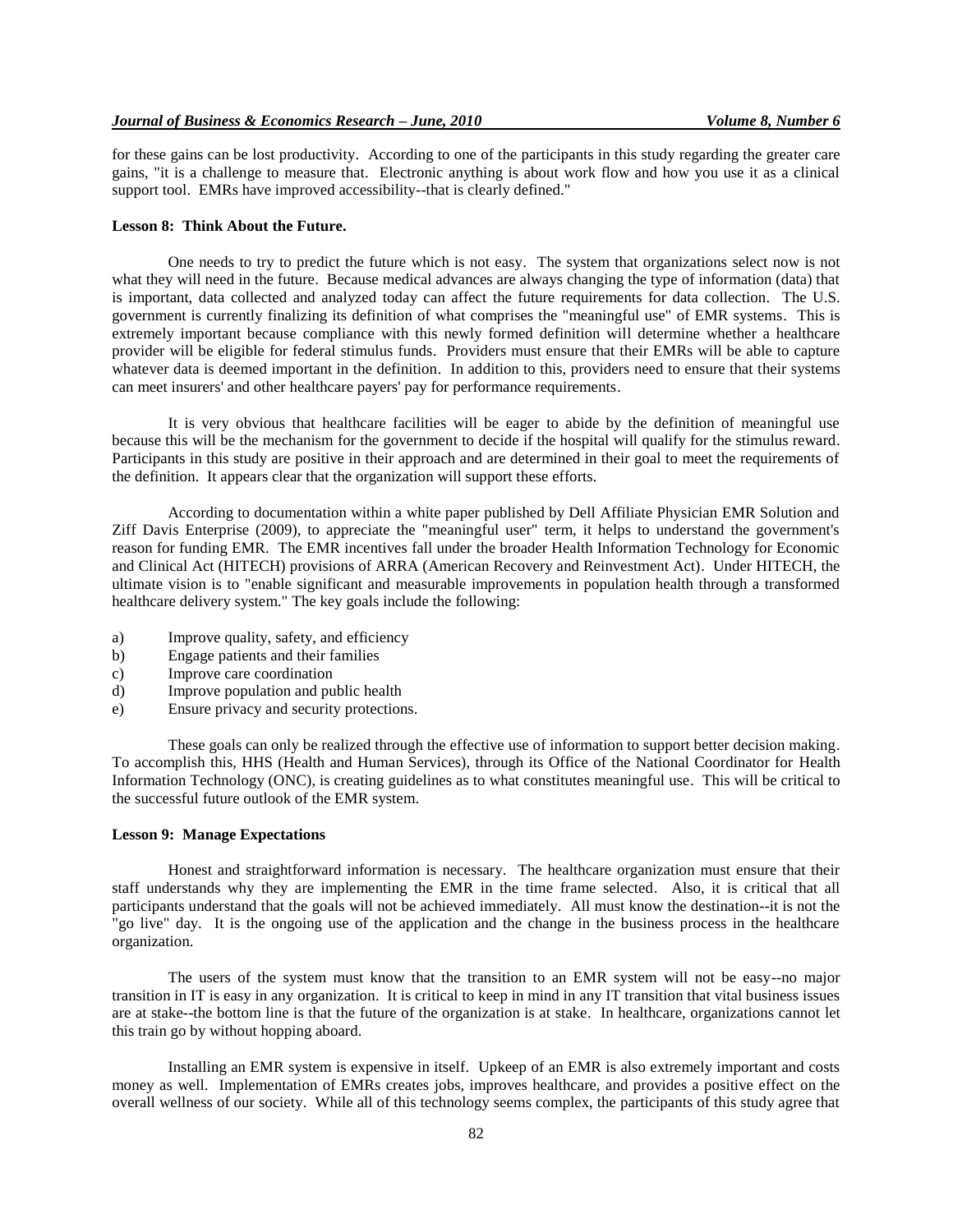information technology in healthcare lags behind the information technology utilized in other industries. It is probably because change is extremely hard and the great amount of information that medical records contain is astounding. Implementation costs are the largest concern at the current time. The focus however, is trying to turn towards the cost savings.

# **Lesson 10: Is Anything Missing? Don't Forget About Privacy.**

Surprisingly, none of the nine lessons provided in the cover story of InformationWeek (McGee, 2009) had an explicit focus on privacy. The findings of this study show that privacy of patient data cannot be ignored in the successful implementation process. Patient's medical records are extremely confidential and they need to be carefully monitored. As one participant in this study (also the privacy officer for the organization) stated, "It is a lot of powerful information and we need to make sure it is not used incorrectly."

There are mechanisms within the technology to track the viewing of patient data. As one privacy officer from a major hospital said "A clinician portal is a system that shows records of who looked at a patient's information." This is extremely important to the healthcare organization because it tracks exactly what information is viewed and by whom. This system provides an alert or red flag when an employee is looking at the records of a relative or someone who is connected to them in some way. This normally shows a breach of private records. A system such as this prevents serious violations of privacy.

There is significant concern for internal infractions of patient privacy. As one participant in the study shared, strict internal security actions are most valuable because "it is much more likely that breaches happen because of people doing the wrong thing inside of your walls."

The potential to have a patient's information so freely available--because of the digital record--is a very large ethical challenge. While improving healthcare with information technology is a positive move for the healthcare industry, some people do not understand the results of trying to implement too fast. A powerful question presented by a key participant in this study brings us to the core value of respect for the human person: "We are throwing all of these things toward wanting to make healthcare better, but does anyone understand the ramifications of privacy?" One of the major reasons that EMR implementation is so challenging is because of privacy issues.

## **CONCLUSION**

To summarize all the lessons learned and the concerns of the stakeholders in the implementation of Electronic Medical Records Systems, it would come down to the eight word statement made by one of the key participants in this study: EMRs need to be implemented with common sense. Although this may sound simplistic and even blunt, this is a major conclusion of this investigation of the phenomenon of the implementation of the Electronic Medical Record System while jumping through the hoops to earn government stimulus funding. Going digital does not mean that we neglect basic common sense. This is simple yet wise advice for a very complex system that contains the private and confidential information of all people who seek healthcare by caring and ethical providers within the United States.

Taking time to put in place a method and making sure that it is accurate and ethical is beneficial to all who are involved. Using common sense to implement an EMR system will conclude in success for the stakeholders of electronic medical records.

#### **REFERENCES**

- 1. Brown, M. H. (2009, March 23). Computerized records giving doctors new tool. But some fear loss of privacy with U.S. Health Information Network. Retrieved June 8, 2009, from www.chicagotribune.com/news/health
- 2. Dell (2009). Electronic medical records 101. Retrieved September 15, 2009, from <http://www.webbuyersguide.com/resource/resourceDetails.aspx?src=rss&kc=rss&id=15003>